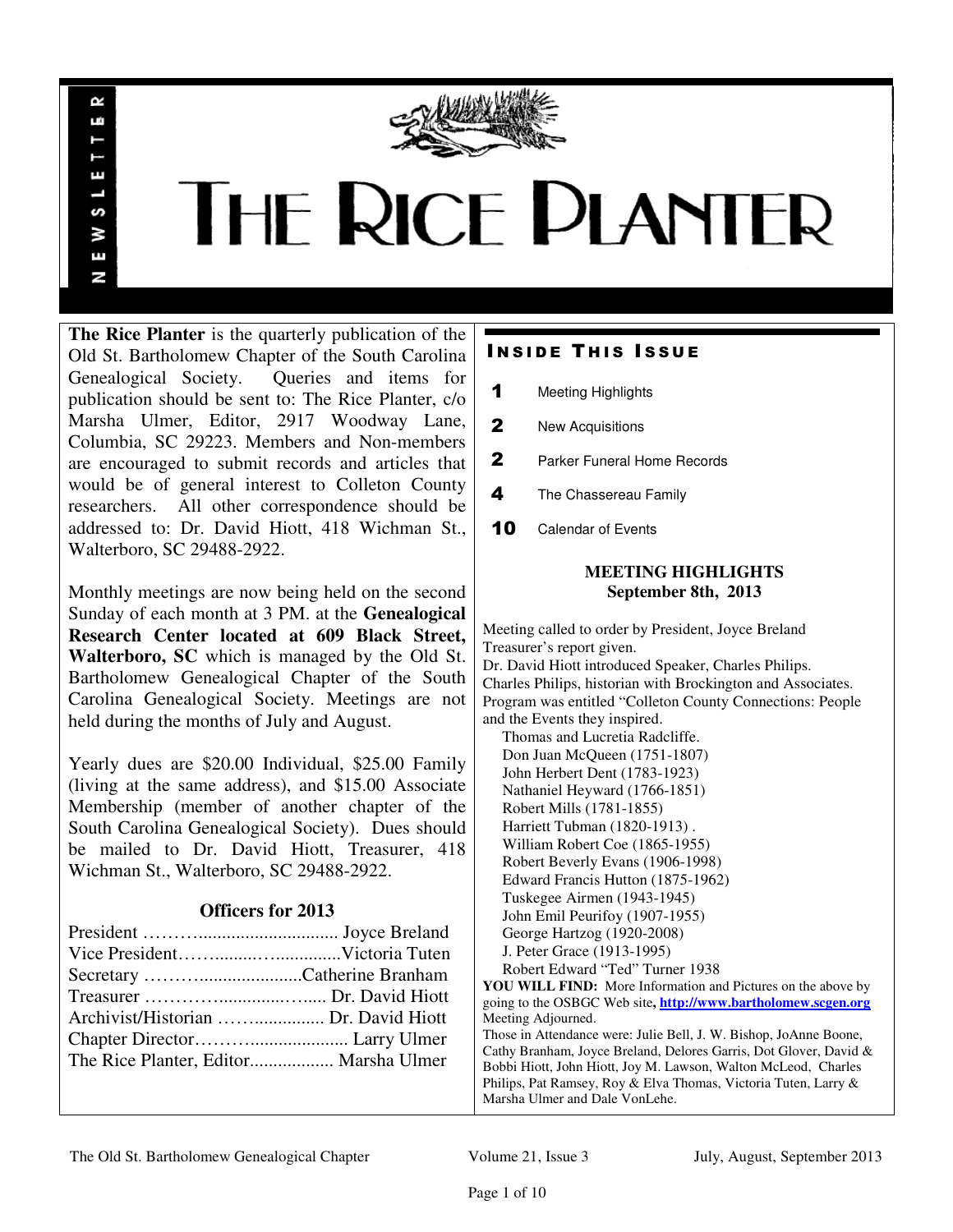# **NEW ACQUISITIONS TO OLD ST BARTHOLOMEW GENEALOGICAL CHAPTER RESEARCH CENTER**

**NAME DONOR**

Georgia & Florida General Journals Bill Jacques and Huxford Gen. Soc. Inc. Magazines Susan Sloan

#### **PARKER FUNERAL HOME RECORDS**

# **Dicks, John Leon**

b. Jul 23 1896 Dunbar, SC d. Oct 05 1957 Beaufort, SC bur: National Cemetery, Beaufort, SC Occ: Retired Army Colonel Spouse: Ethel Price Father: Preston B. Dicks b. SC Mother: Elizabeth Thomas b. SC Dau: Mrs. Mary D. Tidball of Campbell, CA Mrs. H. A. Conners of Walterboro, SC Bro: P. B. Dicks of Arcada, CA Sis: Mrs. G. W. Dukes of Walterboro, SC Two grandchildren

#### **DuBois, Maud Polk**

b. Mar 18 1904 Colleton County, SC d. Jul 28 1957 Colleton County, SC bur: Rice Patch Christian Church Cemetery Spouse: Herman DuBois Father: Joe Polk b. Colleton County, SC Mother: Hattie O'Quinn b. Colleton County, SC Dau: Mrs. Johnnie Roberts of Islandton, SC Mrs. James Polk of Islandton, SC Bro: J. L. Polk of High Point, NC Grandchildren

#### **Ellerbe, Josephine McCall**

b. Sep 08 1873 Darlington, SC d. Apr 21 1957 NC bur: Grove Hill, Darlington, SC Spouse: E. B. Ellerbe Father: William Ellison McCall b. Darlington, SC Mother: Josephine Milling b. Darlington, SC Son: Edward B. Ellerbe of Huntington Beach, VA Clarence M. Ellerbe of Walterboro, SC Wickham Ellerbe of Florida Dau: Mrs. J. T. Weir Mrs. W. F. Shaw of Charlotte, NC Mrs. P. B. Fry of NC Mrs. J. H. Bryan of Florida 9 Grandchildren 1 Great Grandchild

# **Gerding, William Karl**

b. Jul 28 1957 Colleton County Hospital d. Jul 29 1957 Colleton County Hospital bur: Ebenezer Cemetery, Yemassee, SC Father: Ross William Gerding b. St. Louis, MO Mother: Shirley Jane Langston b. Savannah, GA Sis: Barbara Kay Gerding (7 yrs) Kristine Gerding (3 yrs) Grandparents: Mr. & Mrs. Fred B. Gerding of St. Louis, MO Mr. & Mrs. H. O. Langston of Yemassee, SC

## **RENEWAL OF MEMBERSHIP FORM FOR 2014 IS ENCLOSED IN THIS ISSUE OF THE RICE PLANTER**

We look forward to having you as a member again next year.

#### \*\*\*\*\*\*\*\*\*\*\*\*\*\*\*\*\*\*\*\*\*\*\*\*\*\*\*\*\*\*\*\*\*\*\*\*\*\*\*

#### **PARKER FUNERAL HOME RECORDS Cont'**

**EsDorn, Clara Kiellin**  b. 1883 d. Jun 14 1957 Newberry, SC bur: Live Oak Cemetery Occ: Co-founder of the Charles H. Esdorn Hospital, Walterboro, SC Spouse: Dr. Charles EsDorn Father: Charles F. Kiellin Mother: Hanna Gunderson Dau: Mrs. R. Aubrey Harley of Newberry, SC Sis: Mrs. O. C. Rhode of College Station, TX

#### **Floyd, Elise Bishop**

b. Apr 26 1914 Colleton County, SC d. Dec 06 1957 bur: Shiloh Baptist Cemetery Occ: Nurse Spouse: Amos F. Floyd Father: George Bishop b. Colleton County, SC Mother: Hettie Varn b. Colleton County, SC Sis: Mrs. Harry Cleland of Walterboro, SC A. L. Floyd of Yemassee, SC

# **Fralix, Zachariah Jones**

b. Aug 25 1883 Colleton County, SC d. Nov 06 1957 Colleton County Hospital bur: Carter's Ford Baptist Church Cemetery Occ: Farmer Spouse: 1<sup>st</sup> wife - Corrnelia Victoria Tuten 2<sup>nd</sup> wife - Martha Susan Avant Father: George Washington Fralix b. Colleton County, SC Mother: Permelia Jones b. Colleton County, SC Son: O'Neal Fralix of Lodge, SC Rufus Fralix of Walterboro, SC Riddick Fralix of Lodge, SC Dau: Mrs. Edgar Polk of Lodge, SC Bro: George W. Fralix of Lodge, SC Sis: Mrs. Frank Fender of Lodge, SC Mrs. Clinton Parnell of Lodge, SC Mrs. Quincy Padgett of Lodge, SC 9 Grandchildren 16 Great Children

# **Garris, David Richard**

b. Mar 14 1890 Colleton County, SC d. Sep 08 1957 Colleton County, SC bur: Carter's Ford Baptist Church Cemetery Occ: Farmer Father: J. W. Garris b. Colleton County, SC Mother: Emma Carter b. Colleton County, SC Bro: Billy Garris of Ruffin, SC Virgil D. Garris of Ruffin, SC Sis: Mrs. Maude Herndon of Ruffin, SC Mrs. Rachel Bennett of Ruffin, SC & Mrs. Polly Drawdy of VA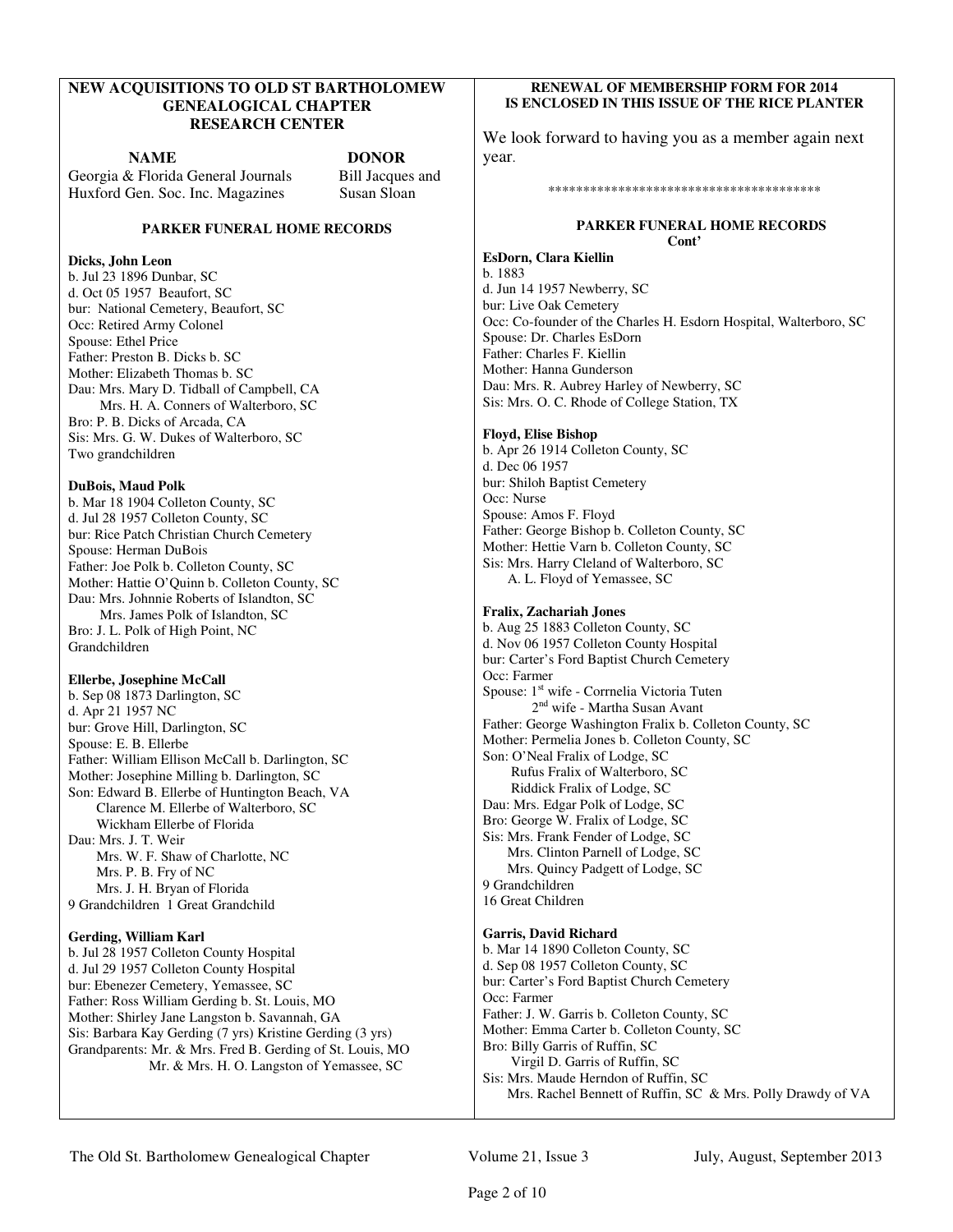#### **PARKER FUNERAL HOME RECORDS Cont'**

**Garris: Minnie Anna Dodd**  b. Jul 10 1874 Colleton County, SC d. Aug 27 1957 Colleton County Hospital bur: Kinsey Cemetery Spouse: William Benjamin Garris Father: Joseph Hoffman Dodd b. Colleton County, SC Mother: Adeline Delilah Kizer b. St. George, SC Son: Howard F. Garris of St. Matthews, SC Dau: Floy Garris of Round O, SC Mrs. Lowell Young of New Bern, SC Mrs. Robert King Jr of New Bern, SC Bro: J. K. Dodd Sr of Round O, SC Sis: Mrs. Bessie Hiott of St. Matthews, SC Mrs. Jess Stack of St. Matthews, SC 6 Grandchildren

#### **Gibbs, John Houston**

b. Oct 18 1930 Colleton County, SC d. Aug 03 1957 Beaufort County, SC bur: Live Oak Cemetery Occ: Manager Gulf Service Station Father: John H. Gibbs b. Decatur, GA Mother: Martha McGuire Orr b. Trenton, KY Bro: Jessie Crunk Gibbs of Yemassee, SC

#### **Glover, Albert Hartley**

b. Oct 20 1910 Walterboro, SC d. Oct 12 1957 Colleton County, SC bur: Live Oak Cemetery Occ: Mechanic Div: Mrs. Ann S. Glover Father: Bellinger Glover b. Colleton County, SC Mother: Sarah Elizabeth Easterlin b. Colleton County, SC Dau: Myra Glover of Walterboro, SC Sally Ann Glover of Walterboro, SC Bro: Paul Glover of Charleston, SC Ernest Glover of Charleston, SC Easterlin Glover of Charleston, SC Sis: Mrs. Smoak of Walterboro, SC Mrs. Hazel Sports of Charleston, SC **Godley, Audrey Simmons** 

b. May 17 1901 Bamberg County, SC d. Feb 09 1957 Medical College Hospital of Charleston, SC bur: Live Oak Cemetery Occ: Employee of El Rancho Motel Walterboro, SC Spouse: E. Guy Godley Father: Thomas J. Simmons b. Bamberg County, SC Mother: Utcie Jones b. Colleton County, SC Dau: Miss Gladys Godley of Walterboro, SC Mrs. Herbert Whittle of Williston, SC Mrs. Harold Smith of Walhalla, SCV Sis: Mrs. Frank Martin of Beaufort, SC Mrs. Felder Hiers of Walterboro, SC Bro: T. J. "Jack" Simmons of Charleston, SC J. A. Simmons of Walterboro, SC Two Granddaughters: Audrey Lee Smith Sandra Whittle

#### **PARKER FUNERAL HOME RECORDS Cont'**

**Gohagan, James Bernard**  b. May 09 1902 Colleton County, SC d. Jul 27 1957 Colleton County, SC bur: Live Oak Cemetery Occ: Manager Colleton Concrete & Tile Co. Spouse: Kathleen White Father: J. B. Gohagan b. Colleton County, SC Mother: Charity Black b. Colleton County, SC Son: James Bernard Gohagan Jr of Walterboro, SC Dau: Mrs. Avis Kathleen Smiley of Walterboro, SC

#### **Gore, Egbert Cornelius**

b. Feb 05 1881 Whiteville, NC d. Nov 29 1957 Colleton County, SC bur: Olymphia Baptist Church Cemetery, Tabor City, NC Occ: Farmer Spouse: Elmer Bellamy Gore Son: Ernest C. Gore Robert Gore of Loris, SC Hollis Gore of Tabor City, NC Gene Gore of Alexandria, LA Dau: Mrs. Robert Owens of Charleston, SC Miss Louise Gore of Loris, SC Miss Inez Gore of Tabor City, NC Sis: Mrs. Ernest Balder of Whiteville, NC 16 Grandchildren

### **Griffin, Miss Eliza Matilda**

b. Sep 11 1876 Colleton County, SC d. Mar 13 1957 Colleton County, SC bur: Tabor Methodist Cemetery Father: James Griffin b. Colleton County, SC Mother: Eliza Smiley Crosby b. Colleton County, SC Died in home of cousin: Newton Crosby 1 niece: Mrs. Herbert Brown of Charleston, SC

# **Grumbine, Jean**

b. May 03 1951 Lebanon, PA d. Jul 21 1957 bur: Lebanon, PA Father: William Grumbine b. Hamlin, PA Mother: Martha Peiffer b. Lebanon County, PA

#### **Hawkins, May Cowden**

b. May 30 1877 Lewisburg, TN d. Feb 03 1957 Briggs Nursing, Manning, SC bur: Live Oak Cemetery Father: John Cowden b. Marshall County, TN Mother: Isabelle Parks b. Marshall County, TN Son: J. W. Hawkins of Walterboro, SC 1 Grandson: John Hawkins Jr

#### **Hiott, Stephen Westbury**

b. May 13 1866 Colleton County, SC d. Jun 12 1957 Colleton County Hospital bur: Live Oak Cemetery Occ: Retired Mercantile Business Spouse: Josephine Hiott Father: John H. Hiott b. Colleton County, SC Mother: Laura Risher b. Colleton County, SC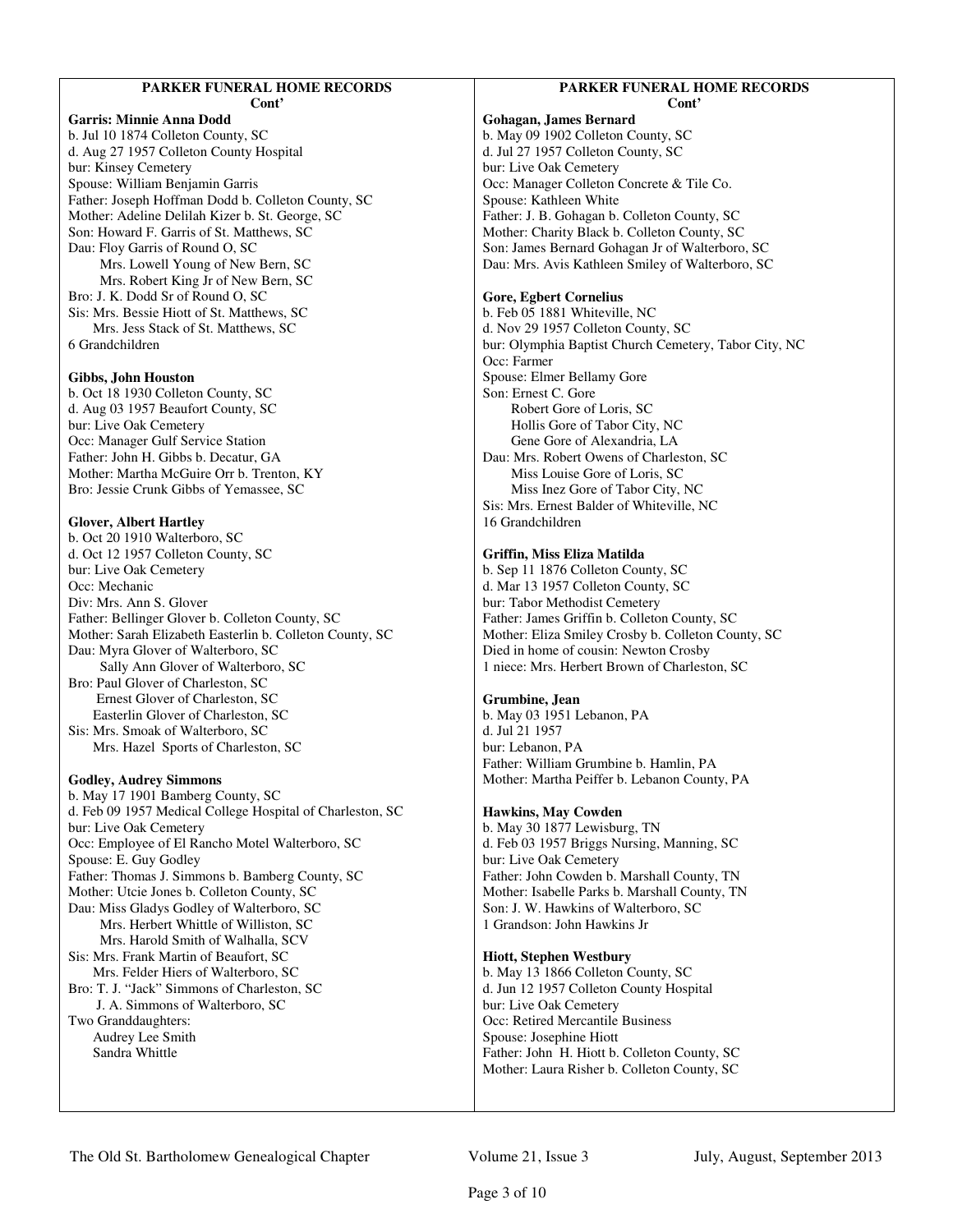#### **DESCENDANTS OF JOHN (JEAN) CHASSEREAU SR Cont' Generation Four**

191. **Sarah "Margaret" or "Maggie" Murdaugh**, born Nov 02 1860 in South Carolina, died May 18 1931 in Colleton County, SC, buried in Cross Swamp Methodist Church, Islandton, SC. She married **John Albert Polk**, born Jul 14 1856 (son of **John Polk** and **Lucia Elizabeth Smith**), died Feb 24 1896, buried in Cross Swamp Methodist Church, Islandton, SC.

*Children:*

- 747 i. Robert Johnson "Bob" Polk, born Dec 4 1883 in Colleton County, SC, died Jan 10 1965 in Allendale County Hospital, Allendale, SC, buried in Grace Advent Christian Church, Walterboro, SC. He married Leola Annie DuBois, Jan of 1906, born Oct 30 1889 in Colleton County, SC (daughter of John Q. DuBois and Annie Margaret Ulmer), died Feb 27 1942 in Florence, SC, buried in Grace Advent Christian Church, Walterboro, SC.
- 748 ii. Beulah Ann Polk, born Dec 02 1888, died Nov 13 1969, buried in Rice Patch Christian Church, Islandton, SC. She married Hamilton Dowling Polk Sr, born Mar 20 1874 (son of Isaac Oliver Polk Jr and Joanna Anna Murdaugh), died Mar 26 1943 in Savannah, Chatham County, GA, buried in Rice Patch Christian Church, Islandton, SC.
- 749 iii. Jessie Polk, born Jul 34 1891 in Colleton County, SC, died Mar 03 1965 in Colleton County Hospital, Walterboro, SC, buried in Adnah Methodist Church, Islandton, SC, occupation Retired Farmer. He married Laura Lucille Polk, born Jun 25 1894 in Colleton County, SC (daughter of Elliott Polk and Bessie Lee Zeigler), died Nov 12 1978 in Colleton County, SC, buried in Adnah Methodist Church, Islandton, SC.
- 750 iv. Sarah Margaret "Sallie" Polk, born Jul 28 1894 in Colleton County, SC, died May 24 1979 in Colleton Regional Hospital, Walterboro, SC, buried in Live Oak Cemetery, Walterboro, SC, occupation Retired Nurse, never married.
- 751 v. John Albert Polk, born Sep 05 1886 in Colleton County, SC, died Jan 16 1938 in Roper Hospital, Charleston, SC, buried in Colleton County, SC, occupation Sawyer. He married Viola Sanders, about 1914 in South Carolina, born about 1896 in South Carolina.
- 192. **Clementine Elizabeth "Clem" Murdaugh**, born Feb 01 1863 in Colleton County, SC, died Sep 16 1943 in Hampton County, SC, buried in Rice Patch Christian Church, Islandton, SC. She married **John William Polk**, born Oct 13 1860 in Islandton, Colleton County, SC (son of **Isaac Oliver Polk** and **Ann Elizabeth "Nancy" Rentz**), died Apr 06 1923, buried in Rice Patch Christian Church, Islandton, SC.
	- *Children:*<br>752 i. Mack Arr Mack Arnold Polk, born Mar 28 1894 in Colleton County, SC, died Sep 11 1963 in Hampton General Hospital, Hampton, SC, buried in Rice Patch Christian Church, Islandton, SC, never married.
	- 753 ii. Edgar Elsworth Polk, born Jan 22 1903 in Georgia, died Feb 09 1987 in Hampton General Hospital, Hampton, SC, buried in Varnville Cemetery, Varnville, SC, occupation 24 years Retired Production Expediter for Westinghouse Elec. He married Susie McLane, born Dec 28 1904 in Aiken County, SC (daughter of Benjamin F. "Ben" McLane and Callie Gunter), died Jan 17 1988 in Rikard Nursing Home, Lexington, SC, buried in Varnville Cemetery, Varnville, SC, occupation Former School Principal and Teacher.
- 195. **Sarah Permelia "Sallie" Varn**, born May 29 1845, died May 17 1886, buried in Varn Family Cemetery, Colleton Co, SC. She married **John Christopher Rich Sr**, born Sep 01 1831, died Jul 29 1903, occupation Dr., buried in Varn Family Cemetery, Colleton Co, SC.
	- *Children:*
	- 754 i. Annie Matilda Rich, born Feb 24 1870, died Jul 29 1934, never married buried in Varn Family Cemetery, Colleton Co, SC.
- 196. **Aaron Sonny Varn**, born Aug 14 1848 in Colleton County, SC, died Jul 27 1923 in Swansea Township, buried in Varn Family Cemetery, Colleton Co, SC, occupation Farmer. He married **Emma Elizabeth Wingard**, born Jul 05 1848 in South Carolina (daughter of **Joseph A. Wingard** and **Ann Elizabeth Muller**), died Feb 24 1917, buried in Varn Family Cemetery, Colleton Co, SC. *Children:*
	- 755 i. Ann Elizabeth "Bessie" Varn, born Aug 28 1870, died Jun 10 1916, buried in Varn Family Cemetery, Colleton Co, SC. She married W. M. "Newton" Jones, born Mar 25 1849, died Feb 07 1926, buried in Cross Swamp Methodist Church, Islandton, SC.
	- 756 ii. Emma Louise "Lula" Varn, born Oct of 1871 in Colleton County, SC, died 1912 in Swansea, Lexington County, SC. She married William Honor Fleming "Willie" Rast, born Mar 21 1863 in Orangeburg County, SC (son of Lewis Wesley Rast and Sarah Frances Larr), died Apr 03 1909 in Swansea, Lexington County, SC.
	- 757 iii. Emanuel Wingard Varn, born Apr 06 1873 in Colleton County, SC, died Apr 25 1924 in Lexington County, SC, buried in Varn Family Cemetery, Colleton Co, SC, occupation Farmer, never married.
	- 758 iv. Edgar "Herbert" or "Bert" Varn, born Apr 4 1875 in Islandton, Colleton County, SC, died May 20 1960 in Columbia, Richland County, SC, occupation Pharmacist, buried in Elmwood Cemetery, Columbia, SC. He married Harriet "Estelle" Haltiwanger, born Jul 26 1875 (daughter of Abner Daniel Haltiwanger and Mary Ellen
	- "Molly" Counts), died Mar 29 1958 in Columbia, Richland County, SC, buried in Elmwood Cemetery, Columbia, SC. 759 v. Claudius Miller "Claude" Varn, born May 06 1877 in Colleton County, SC, died Feb 01 1943 in Swansea, Lexington County, SC, buried in Swansea, Lexington County, SC, occupation Merchant, never married.
	- 760 vi. Mary "Virginia" Varn, born Aug 09 1879, died Jul 09 1954, buried in Varn Family Cemetery, Colleton Co, SC. She married William Malcolm Godley, Sep 18 1913, born Jun 15 1878, died Mar 03 1936, buried in Varn Family Cemetery, Colleton Co, SC.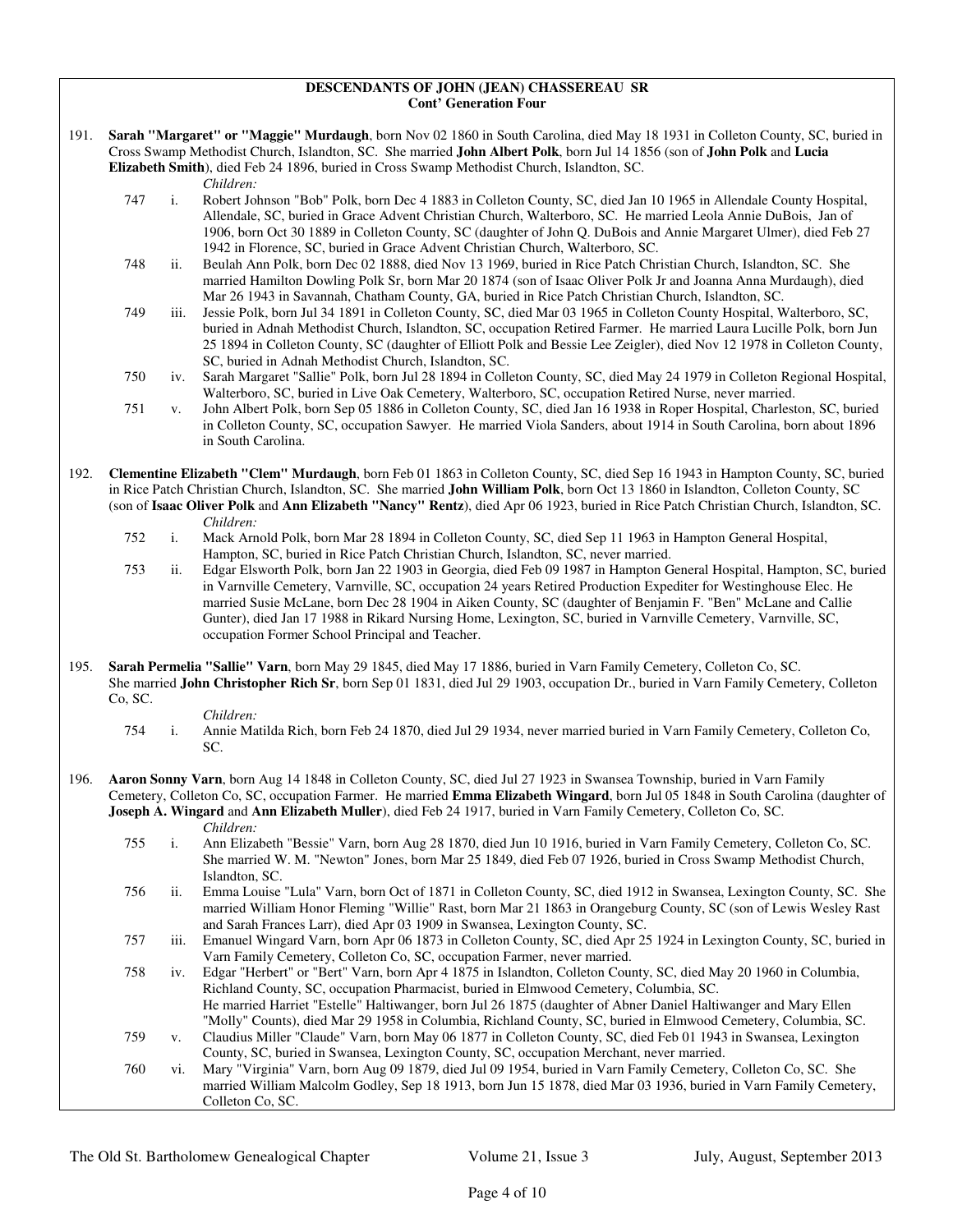761 vii. Ernest Muller Varn, born Jul 16 1886, died Aug 02 1888, buried in Varn Family Cemetery, Colleton Co, SC.<br>762 viii. Sally Rich Varn, born Mar 01 1887 in Colleton County, SC, died Oct 08 1961 in Sapphire, Transylvan

- viii. Sally Rich Varn, born Mar 01 1887 in Colleton County, SC, died Oct 08 1961 in Sapphire, Transylvania County, NC, buried in Varn Cemetery, Hampton County, SC, never married.
- 198. **Laura Isabella Varn**, born Oct 10 1856 in South Carolina, died Oct 05 1919. She married **Henry Flowers McGowan Sr**, Nov 18 1973, born May 23 1850 in North Carolina, died Mar 23 1919.
	- *Children:*
	- 763 i. James McGowan.
	- 764 ii. Joseph Wilson McGowan Sr, born Nov 02 1880 in Colleton County, SC, died Feb 17 1943 in Hampton County, SC, buried in Hampton Cemetery, Hampton, SC, occupation Retired Railroad Agent. He married Josephine Mauldin, born Feb 12 1890 (daughter of Joab Mauldin and Cora Hoover), died Jul 20 1967, buried in Hampton Cemetery, Hampton, SC.
	- 765 iii. Anne DeLoach "Loachie" McGowan, born Jun 16 1884 in Colleton County, SC, died May 01 1954 in Hampton County Hospital, Hampton, SC, buried in Sandy Run Cemetery, Hampton County, SC. She married Walter J. Varn, about 1904, born about 1868 in South Carolina (son of James George Varn and Laura Margaret "Fannie" DeLoach).
	- 766 iv. Sallie Rich McGowan, born about 1886.
	- 767 v. Henry Flowers McGowan Jr, born Oct 02 1889 in Ehrhardt, Bamberg County, SC, died May 25 1954. He married Ruth A. Unknown, about 1921, born about 1901 in South Carolina.
	- 768 vi. Annabelle McGowan, born Dec 16 1890 in Islandton, Colleton County, SC, died Dec 16 1969 in Charleston Hospital, Charleston, SC, buried in Bethany Cemetery, Charleston, SC. She married Charles Addington Jones, Jun 21 1910 in Ehrhardt, SC, born Sep 26 1887 on Exeter Plantation, Berkeley County, SC (son of Jadon Solomon Jones and Ella Catherine Sweat), died Sep 10 1969 in Charleston, SC, buried in Bethany Cemetery, Charleston, SC.
	- 769 vii. Jesse L. McGowan, born about 1893.
- 199. **Henrietta Varn**, born Jun 25 1858, died May 20 1912, buried in Varn Family Cemetery, Colleton Co, SC. She married **Thomas H. "Tom" Pritcher**.
	-
	- *Children:*<br>770 i. Henry Va i. Henry Varn Pritcher, born Feb 19 1881, died Mar 06 1944 in Florida, buried in Varnville Cemetery, Varnville, SC. He married (1) May Smoak, born about 1888 (daughter of Frederick M. "Fred or Frank" Smoak and Julia Augusta Kinsey), died Sep of 1907. He married (2) Lula A. Heape, born Oct 08 1885 in Hampton County, SC (daughter of Jack Jaudon Heape Sr and Georgianna "Georgia Ann" Polk), died Feb 01 1978 in Varnville, Hampton County, SC, buried in Varnville Cemetery, Varnville, SC.
	- 771 ii. Ellen Williams Pritcher, born Aug 04 1883, died May 04 1918, buried in Sand Hill Cemetery, Cummings, SC. She married Edward Solomon Mixson, born Oct 12 1861 (son of James R. Mixson and Rebecca DeLoach), died Sep 13 1933, buried in Sand Hill Cemetery, Cummings, SC. Edward: Married previously to Sarah Rebecca "Pink" Anderson and married a third time to Julia Louise Tuten.
	- 772 iii. Claude Pritcher, born about 1886, occupation Methodist Minister.
	- iv. Carson Thomas Pritcher, born about 1893.
	- 774 v. Berry Pritcher, born about 1895.
	- 775 vi. Matilda Pritcher, born about 1899.
- 200. **Georgianna Pauline Varn**, born Jun 25 1858, died Jun 01 1928. She married **John Christopher Rich Sr**, born Sep 01 1831, died Jul 29 1903, occupation Dr., buried in Varn Family Cemetery, Colleton Co, SC. *Children:*
	- 776 i. John Christopher Rich Jr, born Aug 20 1889 in Colleton County, SC, died Jul 11 1959 in Colleton County Hospital, Walterboro, SC, occupation Farmer, never married buried in Varn Family Cemetery, Colleton Co, SC.
	- 777 ii. Mary Matilda "Tattie" Rich, born about 1891, died about 1960, occupation Educator, never married. Mary Rich was an English Teacher and the first woman High School Superintendent in South Carolina. Mary Rich also taught at the State Normal College in Troy, Alabama.
- 202. **Matilda "Mattie" Varn**, born Aug 9 1863 in Colleton County, SC, died May 31 1912, buried in Cross Swamp Methodist Church, Islandton, SC. She married **Francis Hensey "Frank" Polk**, born Feb 24 1864 in Colleton County, SC (son of **Francis Marion "Frank" Polk** and **Mary Elizabeth "Polly" Brabham**), died Aug 31 1935, buried in Cross Swamp Methodist Church, Islandton, SC. *Children:*
	- 778 i. Mary Caroline Polk, born about 1893, died Feb 14 1984, occupation Taught school for 32 years and retired at Lexington School District Two, having taught her last 15 years at Bookland-Cayce Elementary School. She married Unknown Skinner.
	- 779 ii. Infant Son Polk, born Apr 6 1895, died Apr 6 1895, buried in Cross Swamp Methodist Church, Islandton, SC.
	- 780 iii. Matilda Rich Polk.
	- 781 iv. Norman Keith Polk Sr, occupation Methodist Minister.
	- 782 v. Ernest Henry Polk, born Sep 24 1897, died Aug 8 1934 in Colleton County, SC, buried in Cross Swamp Methodist Church, Islandton, SC, military South Carolina Private SATC. He married Mary Trail, born about 1894 in Spartanburg County, SC, died Apr 02 1974 in York General Hospital, Rock Hill, SC, buried in Cross Swamp Methodist Church, Islandton, SC, graduated from Winthrop College, Rock Hill, SC, occupation Retired school teacher. Mary: Daughter of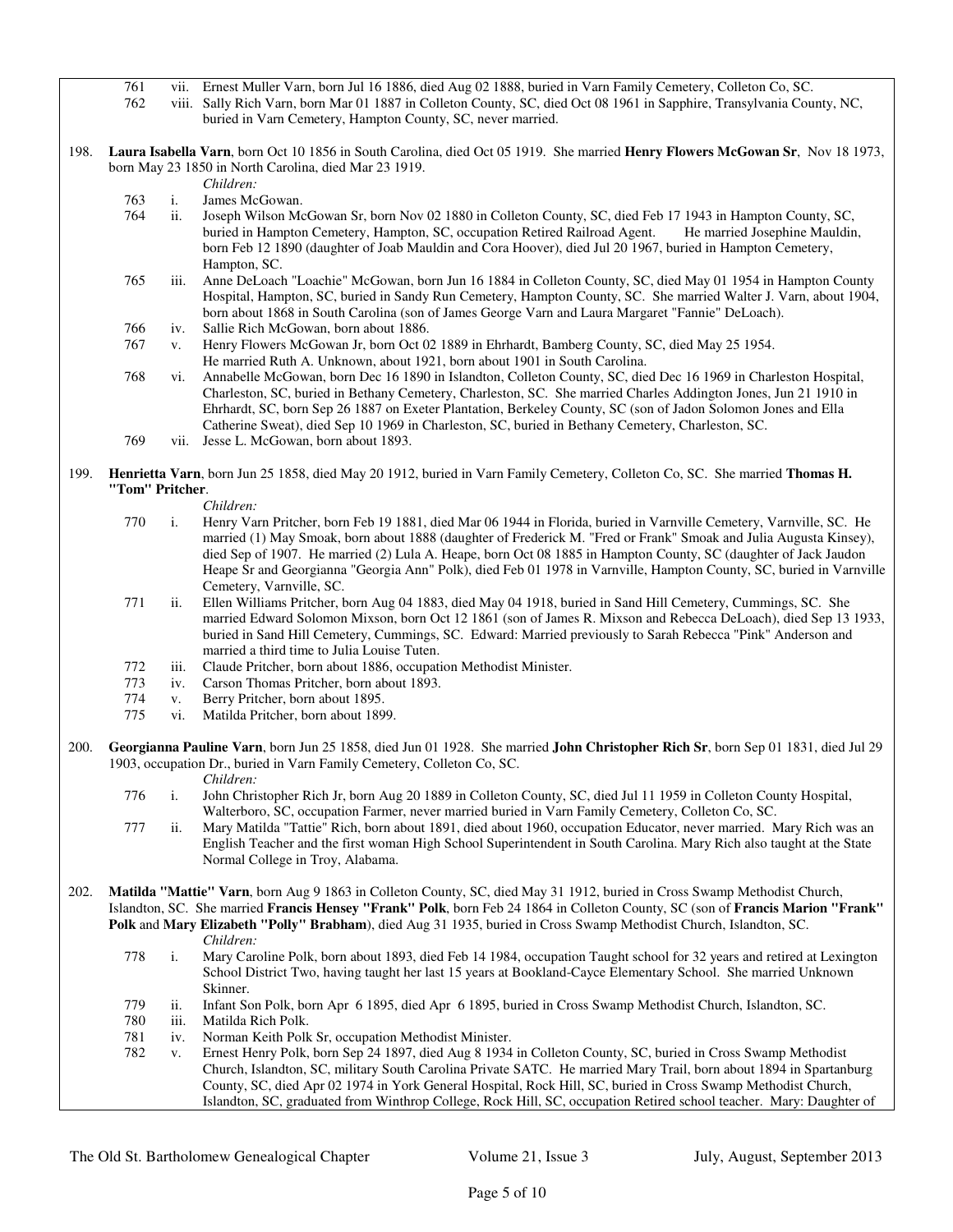John B. and Harriett M. Trail.

- 203. **Mary Elizabeth "Betty" Varn**, born about 1845 in Colleton County, SC, died about 1882. She married **Jeremiah John Snow**, born Jan 05 1836 in Colleton County, SC (son of **James Snow** and **Suzannah Easterling**), died May 07 1892, occupation Reverend, buried in Union United Methodist Church Cemetery, Georgetown County, SC.
	- *Children:*
	- 783 i. John James Snow Sr, born 1865 in Colleton County, SC, died Aug 07 1929 in Johnson, Williamsburg County, SC, occupation Farmer, buried in Union United Methodist Church Cemetery, Georgetown County, SC. He married Lottie Ann Carraway, born about 1870 (daughter of James Franklin Carraway and Ann Durant Britton), died about 1912, buried in Union United Methodist Church Cemetery, Georgetown County, SC.
	- 784 ii. William Snow, born about 1867.
	- 785 iii. Anne Jane Snow, born Mar 18 1870 in Varnville, Hampton County, SC, died Apr 20 1939 in Fairfield County, SC, buried in Union United Methodist Church Cemetery, Georgetown County, SC. She married Eugene Wilson Yates Sr, about 1891, born Aug 29 1848 in Charleston County, SC (son of Jeremiah Yates and Leonora Elizabeth Wilson), died Oct 23 1930 in Union, Williamsburg County, SC, buried in Union United Methodist Church Cemetery, Georgetown County, SC.
	- 786 iv. Laura Margaret Snow, born about 1871. She married Ross Leggette.
	- 787 v. Mary Elizabeth Snow, born about 1873. She married A. E. Vaught.
	- 788 vi. Louise I. or Lula Snow, born about 1875.
	- 789 vii. Joseph Malcolm Snow, born Aug 17 1877, died Feb 09 1892, buried in Union United Methodist Church Cemetery, Georgetown County, SC.
	- 790 viii. Francis Augustus Snow, born Sep 01 1879, died Feb 26 1935.
- 206. **Rebecca A. "Annie" Varn**, born May 16 1849 in South Carolina, died Dec 07 1928, buried in Varnville Cemetery, Varnville, SC, occupation Teacher. She married (1) **Malcolm V. Wood**, Dec 31 1868, occupation: Doctor.
	-
	- *Children:*<br>791 i. James Lar 1. James Landy Wood, born Nov 21 1871, died Aug 15 1941, buried in Varnville Cemetery, Varnville, SC. He married Mary "Louise" Muller, born Nov of 1882 (daughter of William Geiger Muller and Mary "Ella" Varn).
	- ii. Annie Laurie Wood, died Young.
	- 793 iii. William Malcolm Wood, born Oct 12 1874, died Aug 29 1935, buried in Varnville Cemetery, Varnville, SC. He married Lillie Bell Herndon, born Mar 28 1888, died Mar 20 1974, buried in Varnville Cemetery, Varnville, SC.

 She married (2) **Thomas Parsons Miller**, married about 1880 in South Carolina, born Jun 13 1839 in Savannah, Chatham County, Ga (son of **Jacob Miller** and **Caroline Slater**), died Oct 04 1915 in Varnville, Hampton County, SC, buried in Varnville Cemetery, Varnville, SC.

- *Children:* 794 iv. Charles Varn "Charlie" Miller, born Nov 01 1881, died Jun 19 1948, never married buried in Varnville Cemetery, Varnville, SC, occupation Railroad Mail Clerk.
	- 795 v. William DeLoach "Willie" Miller, born Sep 21 1883, died Jan 22 1963, never married buried in Varnville Cemetery, Varnville, SC.
	- 796 vi. Lily Virginia "Virgie" Miller, born Mar 06 1888, died May 06 1964, buried in Varnville Cemetery, Varnville, SC. She married Peter J. Walker, born Aug 21 1886, died Sep 27 1951, buried in Varnville Cemetery, Varnville, SC.
	- 797 vii. Sidney Franklin Miller. He married Virginia Alice Smith.

#### 209. **Gabriel Varn**, born Sep 26 1854, died Jan 11 1915, buried in Varnville Cemetery, Varnville, SC. He married **Sally Talulah "Lula" Folk**, about 1884, born Apr 10 1866 (daughter of **Charles Levi "Kite" Folk** and **Sarah M. Hiers**), died Oct 01 1937.

- *Children:* 798 i. Viola Lena Varn, born Dec 03 1886, died Aug 23 1942. She married Abraham Taylor Coppage. 799 ii. Ronald Herbert Varn, born Mar 23 1888, died Jul 13 1959. He married Anna Amanda Hughes, born Sep 26 1886 (daughter of Wesley Turner Hughes and Matilda Catharine Parker), died Feb 27 1957. 800 iii. Bertha Lenore Varn, born Mar 01 1890. She married Walter Corbett Bledsoe Sr.<br>801 iv. James Clyde Varn, born Jun 27 1892. He married Pearl A. Laricey, Jun of 1916 i iv. James Clyde Varn, born Jun 27 1892. He married Pearl A. Laricey, Jun of 1916 in Screven County, Ga, born Sep 18 1896 in Screven County, Ga (daughter of Joseph E. Laricey and Catherine L. Scott), died May 15 1948 in Screven County, Ga.
- 802 v. Charles Folk Varn, born Jan 29 1898, died Nov 03 1919 in Savannah, Chatham County, GA, never married.
- 803 vi. Lily Marie Varn, born Jan 28 1900, died Mar 05 1971 in Candler Hospital, Savannah, Chatham County, GA, buried in Forest Lawn Memory Gardens, Savannah, GA. She married Frank Anthony Tarantino. Frank: Social Security records show a Frank Tarantino born Jan 01 1904 and died Feb of 1980 (last known residence was Savannah, Ga).
- 804 vii. Willie Talulah Varn, born Sep 15 1903. She married (1) Herman J. Smith, died about 1930.
- She married (2) Thomas Henry Parker, about 1933.
- 805 viii. Harry Edward Varn, born Aug 30 1905, died Jul 26 1942, never married.<br>806 ix. Mary "Elaine" Varn, born Feb 15 1910. She married (1) Henry Wiley Jo
- ix. Mary "Elaine" Varn, born Feb 15 1910. She married (1) Henry Wiley Johnson, about 1935. She married (2) Unknown Bell.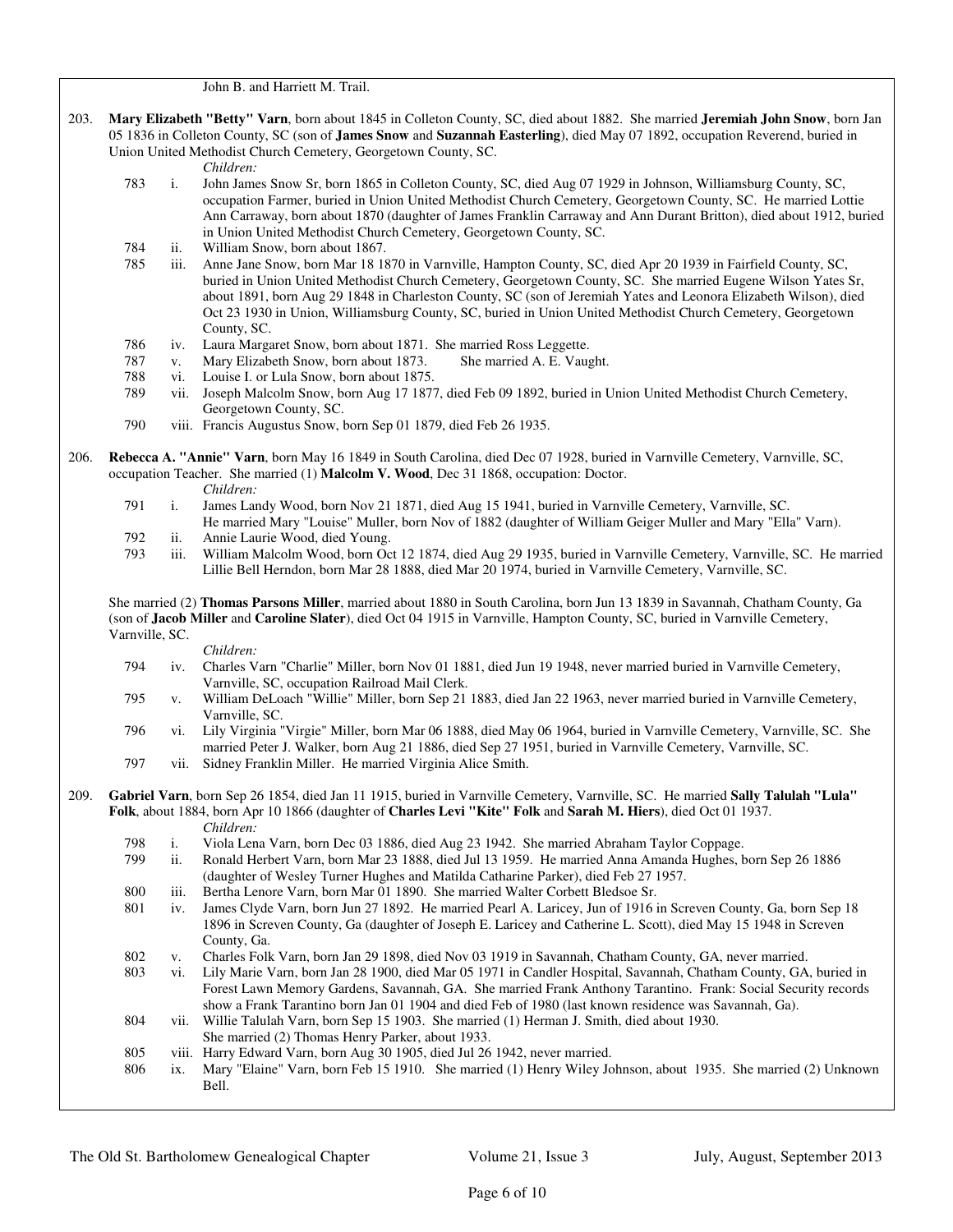# 210. **Sarah "Fannie" Mixson Varn**, born Nov 10 1856, died Aug 01 1928, buried in Varnville Cemetery, Varnville, SC. She married **Isaac A. Connor**, born Dec 26 1846, died Sep 21 1901, buried in Varnville Cemetery, Varnville, SC.

- *Children:*<br>807 i. Alice Con i. Alice Connor.
- 808 ii. Lloyd Connor, born Apr 05 1884, died Jan 17 1905, buried in Varnville Cemetery, Varnville, SC.
- 809 iii. Laura Connor.
- 211. **James S. Varn**, born Sep of 1859. He married **R. Ottalie Dyches**, born Jul 15 1869, died Jan 10 1903, buried in Lawtonville Cemetery, Estill, SC.
	- *Children:*
	- 810 i. Child Varn, born Jul 28 1888, died Sep 18 1888, buried in Lawtonville Cemetery, Estill, SC.
	- 811 ii. Merwyn Varn, born Aug of 1889.<br>812 iii. Cornelia Varn, born Sep of 1894.
	- Cornelia Varn, born Sep of 1894.
- 214. **Benjamin Franklin Varn**, born Nov 6 1863 in Mozell, Colleton County, SC, died Sep 5 1929, buried in Varnville Cemetery, Varnville, SC. He married **Ida Corine Dickinson**, born Jun 23 1869 in Allendale, Allendale County, SC (daughter of **Frank H. Dickinson** and **Sally Moye**), died Jan 02 1951 in Hampton County, SC, buried in Varnville Cemetery, Varnville, SC.
	- *Children:*
	- 813 i. Walter "Crandall" Varn, born Oct 5 1896 in Varnville, Hampton County, SC, died Mar 10 1983 in Beaufort Hospital, Beaufort, SC, buried in Varnville Cemetery, Varnville, SC, graduated 1918 from Clemson College, Clemson, SC, military Army veteran of World War I, occupation Retired employee of Gulf Oil Corp. He married Estelle Hay, born Feb of 1902 in Hampton County, SC (daughter of Wellington Oakman Hay and Ann Stanley "Annie" Risher), died May 7 1932 in Charleston County, SC, buried in Varnville, Hampton County, SC.
	- 814 ii. Orrie Franklin Varn Sr, born Jun 07 1902, died Apr 14 1983, buried in Varnville Cemetery, Varnville, SC, He married Marie Miley, born Apr 22 1920 in Brunson, Hampton County, SC (daughter of Willie F. Miley Sr and Marie Bowers), died May 23 2005 in Hampton Regional Medical Center, Hampton, SC, buried in Varnville Cemetery, Varnville, SC, retirement 1988 as Rural Mail Carrier.
- 215. **Sidney Green Varn**, born Nov 07 1864 in Colleton County, SC, died May 23 1928 in Hampton County, SC, buried in Varnville Cemetery, Varnville, SC, occupation Lawyer. He married **Daisy Dickinson**, born Oct 28 1881 in Barnwell County, SC (daughter of **Frank H. Dickinson** and **Sally Moye**), died Mar 21 1963 in Hampton County, SC, buried in Varnville Cemetery, Varnville, SC.
	- *Children:*<br>815 i. Earl Loari 815 i. Earl Loarine Varn, born Aug 02 1905 in Hampton, SC, died May 17 1931 in EsDorn Hospital, Walterboro, SC, buried in Varnville Cemetery, Varnville, SC, never married.
	- 816 ii. Sidney Franklin Varn Sr, born Apr 27 1918 in Varnville, Hampton County, SC, died Sep 08 1998 in Medical University of SC, Charleston, SC, buried in Varnville Cemetery, Varnville, SC, occupation Served 49 years with the House of Representatives. Sidney Franklin Varn Sr. served on Varnville Town Council 1947 - 1952, Mayor Pro Tem 1951 - 1952, Bill Clerk with the House of Representatives 1944 - 1958, assistant clerk 1967 - 1992. He also operated the Varnville Swimming Pool. He married Laura "Elizabeth" Patrick (daughter of Joe Perry Patrick and Laura Belle Gooding).
- 217. **Walter J. Varn**, born about 1868 in South Carolina. He married **Anne DeLoach "Loachie" McGowan**, about 1904, born Jun 16 1884 in Colleton County, SC (daughter of **Henry Flowers McGowan Sr** and **Laura Isabella Varn**), died May 01 1954 in Hampton County Hospital, Hampton, SC, buried in Sandy Run Cemetery, Hampton County, SC. *Children:*
	- 817 i. W. Harold Varn, born about 1906 in South Carolina. He married Kathryn Unknown, born about 1907 in Florida.
	- 818 ii. Jack Marcus Varn Sr, born May 15 1913 in Colleton County, SC, died Nov 16 1957 in Hampton County Hospital, Hampton, SC, buried in Sandy Run Cemetery, Hampton County, SC, occupation Building Supplies Salesman. He married Jennie May Thomas, Apr 13 1941, born Dec 12 1916 (daughter of William "Jessie" Thomas and Margaret "Phoebe" DeLoach).
- 218. **Henry Aaron Varn**, born Oct 07 1854, died Feb 18 1936, occupation Attorney and Mayor in Varnville in 1883. He married **Mary Jane "Minnie" Temple**.
	- *Children:*<br>819 i. Blanche N
	- i. Blanche Morgan Varn.
- 219. **William Muller Varn**, born Nov 8 1856 in Colleton County, SC, died Jan 27 1897. He married **Mary Ida "Mamie" Folk**, born Apr 18 1865 in Colleton County, SC (daughter of **Henry Nimrod Folk** and **Mary Rebecca Weissinger**), died Sep 29 1946, buried in Wesley Chapel Methodist, Colleton County, SC.
	- *Children:*
	- 820 i. William Henry Varn, born Dec 14 1885 in Varnville, Hampton County, SC, died Jul 27 1959 in Colleton County Hospital, Walterboro, SC, buried in Smoaks Baptist Church, Smoaks, SC, occupation Merchant and Banker. He married Alexina Sauls, Dec 22 1914 in Home of bride's mother, born Aug 20 1894 in Colleton County, SC (daughter of Isaac Sauls and Laura Ann Americus Breland), died Mar 31 1983 in Colleton Regional Hospital, Walterboro, SC, buried in Smoaks Baptist Church, Smoaks, SC, graduated from Greenville Women's College, Greenville, SC., graduated from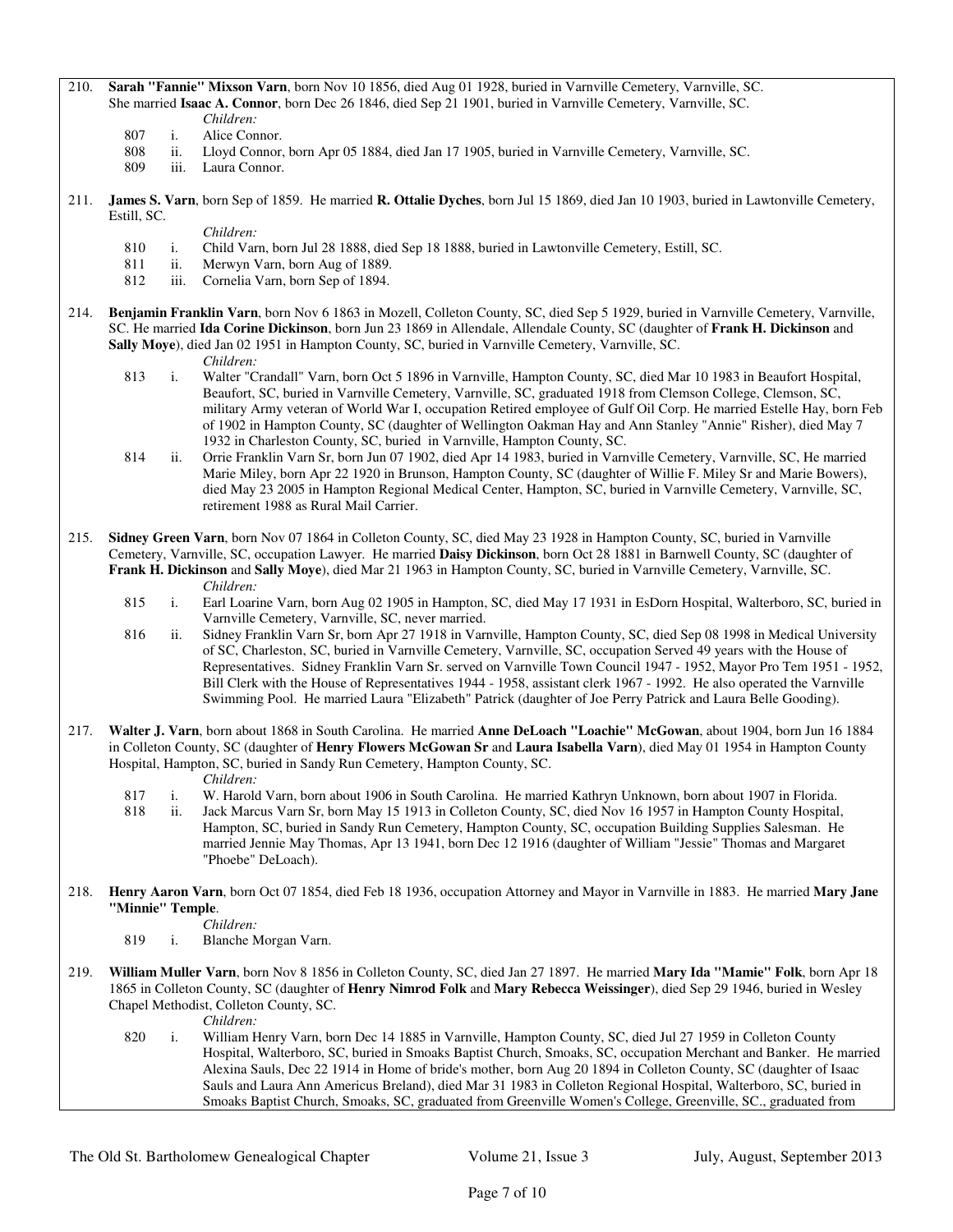Furman University, Greenville, SC,

- 821 ii. Mary Anne "Annie" Varn, born Aug 19 1887 in Bamberg County, SC, died Sep 03 1971 in Orangeburg Regional Hospital, Orangeburg, SC, buried in Riverside Cemetery, North, SC, education Attended Winthrop College, occupation Elementary School Teacher. She married John Shadrach Ulmer, Nov 20 1912, born Apr 24 1880 in Orangeburg County, SC (son of George Washington Ulmer and Caroline Penelope Inabinet), died Apr 15 1960 in Baptist Hospital, Columbia, SC, buried in Riverside Cemetery, North, SC.
- 822 iii. Aaron Eugene Varn, born Jan of 1890, died Feb 06 1956. He married Marguerite Pinault, born Jun 01 1895 in France, died Sep 14 1984.
- 823 iv. Gerhard DeLoach Varn Sr, born Jul of 1892, died Mar 04 1951 in Bamberg County, SC, occupation Ehrhardt Banker, Merchant and Farmer. He married Rosa Carlton Hearn, born about 1905 (daughter of Henry Branham Hearn and Mary Carlton Waller).
- 824 v. Emma Jane Varn, born Jan 5 1895 in Colleton County, SC, died Feb 2 1983 in Camden Hospital, Camden, SC, buried in South End Cemetery, Bamberg, SC, graduated from Carlisle Fitting School, Bamberg, SC, graduated from Columbia College, Columbia, SC, occupation Teacher, event 1969 S. C. Mother of the Year. She married James Franklin Risher Sr, Apr 14 1926, born Nov 26 1889 in Colleton County, SC (son of Julius Rhett Risher Sr and Susie Mayo Youmans), died Apr 28 1973 in Bamberg County Nursing Center, Bamberg, SC, buried in South End Cemetery, Bamberg, SC, graduated from The Citadel, Charleston, SC, occupation President of Carlisle Military School, Bamberg, SC, occupation Founder and President of the Camden Military Academy, Camden, SC. James: Previously married to Ella Ida "Nelle" McTeer born 1888 died Oct 13 1919 daughter of Elias R. McTeer and Ella Ida Peeples.

825 vi. Dan Price, born May 26 1909, died Jul 26 1991. Dan Price was adopted by Mary Ida "Mamie" Folk Varn.

- 220. **Mary "Ella" Varn**, born Oct of 1858, died Oct 17 1911, buried in Varn Family Cemetery, Colleton Co, SC. She married **William Geiger Muller**, born Sep of 1860 (son of **William Geiger Muller Sr** and **Mary E. Geiger**). *Children:*
	-
	- 826 i. Aaron Varn Muller, born Aug 12 1876, died Jun 08 1877, buried in Varn Family Cemetery, Colleton Co, SC.
	- ii. Mary "Louise" Muller, born Nov of 1882. She married (1) James Landy Wood, born Nov 21 1871 (son of Malcolm V. Wood and Rebecca A. "Annie" Varn), died Aug 15 1941, buried in Varnville Cemetery, Varnville, SC. She married (2) William T. Adams.
	- 828 iii. William H. Muller, born Dec of 1883.
	- 829 iv. Ida E. Muller, born Mar 0f 1887.
	- 830 v. Kathleen Muller, born Nov 24 1889 in Colleton County, SC, died Apr 02 1961 in Ehrhardt, Bamberg County, SC, buried in Wesley Chapel Methodist, Ehrhardt, SC. She married Samuel Benjamin Folk, born May 25 1882, died Jan 10 1963, buried in Wesley Chapel Methodist, Colleton County, SC.
	- 831 vi. Hattie G. Muller, born Aug of 1893.
	- 221. **James Eddie Varn**, born Jul 21 1861 in South Carolina, died Aug 26 1926 in Colleton County, SC, buried in Varn Family Cemetery, Colleton Co, SC, occupation Farmer. He married **Pauline Dickinson**, born Jun 21 1877 in Barnwell County, SC (daughter of **Frank H. Dickinson** and **Sally Moye**), died Oct 28 1928 in Colleton County, SC, buried in Varn Family Cemetery, Colleton Co, SC.
		- *Children:*
		- 832 i. Clifton Edward Varn, born Oct 04 1902, died Oct 13 1912, buried in Varn Family Cemetery, Colleton Co, SC.
		- 833 ii. Minnie Lee Varn, born Dec 25 1903 in Colleton County, SC, died Nov 10 1982 in Colleton Regional Hospital, Walterboro, SC, buried in Live Oak Cemetery, Walterboro, SC. She married Heber Wendell Ryan, Jan 26 1930, born Apr 11 1899 (son of J. B. Ryan and Julia Catherine Drawdy), died Dec 26 1940, buried in Live Oak Cemetery, Walterboro, SC.
		- 834 iii. Mary "Louise" Varn, born Dec 19 1904 in Colleton County, SC, died Nov 03 1994, buried in Live Oak Cemetery, Walterboro, SC. She married William Franklin "Frank" Givens, Aug 20 1938 in Bethel Methodist Church Parsonage, Walterboro, SC, born Aug 17 1896 in Colleton County, SC (son of Carlos Loyal Givens Sr and Cornelia Ann Buchanan), died Mar 10 1981 in North Trident Hospital, Charleston, SC, buried in Live Oak Cemetery, Walterboro, SC, occupation Magistrate for 21 years, Employed State R. E. A. , Retired Farmer, military Veteran of World War I.
		- 835 iv. Sally Moye "Sadie" Varn, born Oct 01 1906 in Colleton County, SC, died Oct 26 1966 in Colleton County Hospital, Walterboro, SC, buried in Live Oak Cemetery, Walterboro, SC, occupation Teacher for 40 years. She married Harry Simms Dandridge, born Dec 08 1902 in Walterboro, Colleton County, SC (son of James Dandridge and Annie Loper), died Apr 09 1999 in Colleton Medical Center, Walterboro, SC, buried in Live Oak Cemetery, Walterboro, SC, occupation Head of the Selective Service Board for South Carolina.
		- 836 v. Maree M. Varn, born May 19 1909, died Mar 29 1999, buried in Live Oak Cemetery, Walterboro, SC. She married James G. McKee, born May 31 1895 in Indiana (son of Stewart T. McKee and Maude Richardson), died Oct 28 1949 in Veterans Hospital, Columbia, SC, buried in Live Oak Cemetery, Walterboro, SC, occupation Dr. 837 vi. Frankie Varn, born Apr 04 1911, died Mar 02 1922.
		- 838 vii. John Wingard Varn, born Jan 15 1912 in Ehrhardt, SC, died Jan 01 1993, buried in Live Oak Cemetery, Walterboro, SC, occupation Owner/Operator of Red Ball Service Station, military World War II Army Veteran.
	- 839 viii. Claude Edwin Varn, born Nov 3 1917 in Walterboro, Colleton County, SC, died Feb 18 2002 in Colleton Medical Center, Walterboro, SC, buried in Live Oak Cemetery, Walterboro, SC, military Retired Air Force serving in World War II and Korean Conflict. He married Annie Lucas, Aug 24 1940, born Oct 18 1920, died Feb 10 2012 in Hospice of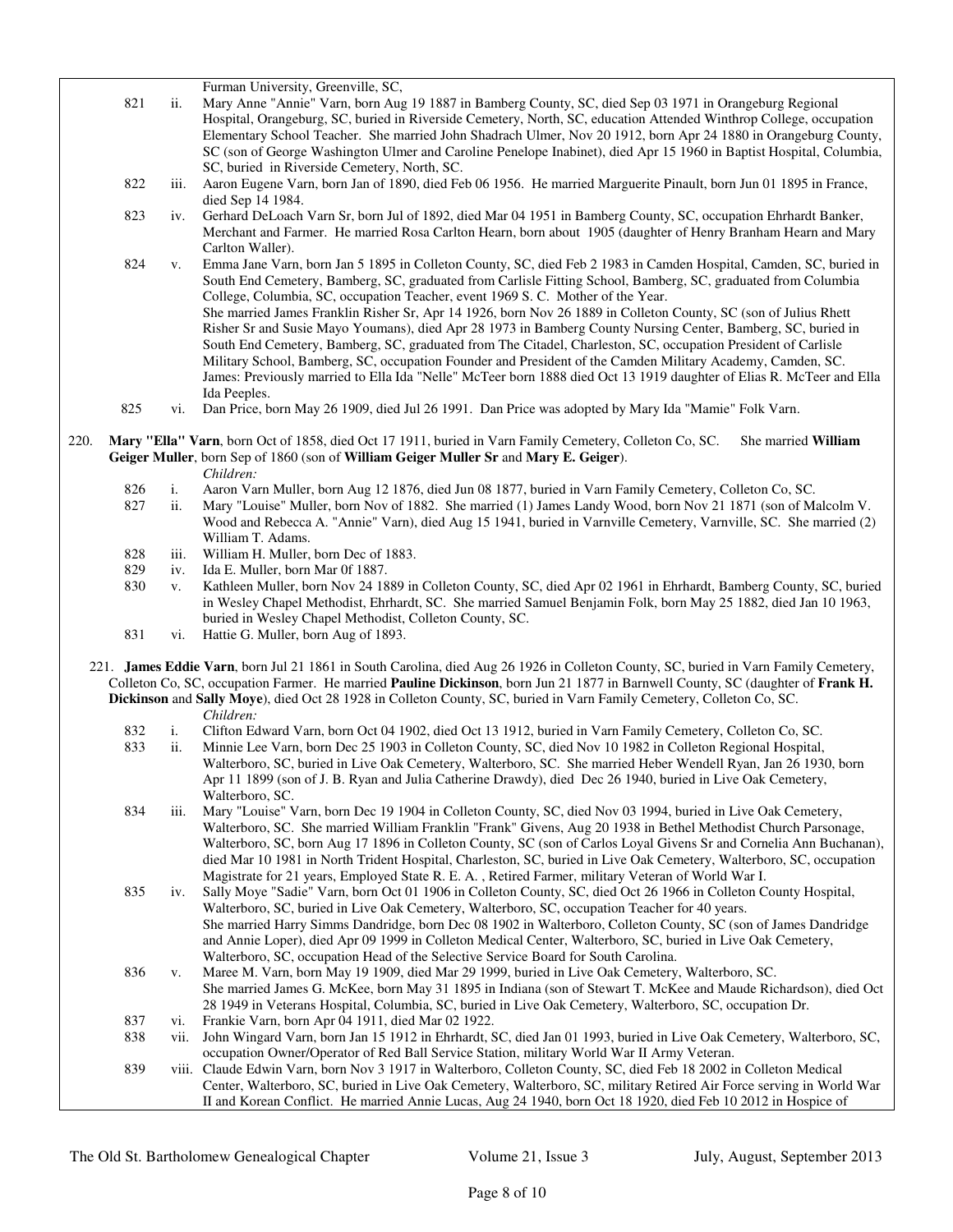Charleston Hospice Care Center, Mt Pleasant, SC, buried in Live Oak Cemetery, Walterboro, SC, graduated 1937 from Walterboro High School, Walterboro, SC. Annie: Daughter of Pinckney Josiah Lucas and Ruth Belllinger Lucas.

222. **John Wingard Varn**, born Apr 08 1863 in Colleton County, SC, died Jan 23 1940 in Beaufort County, SC, buried in Beaufort County, SC, occupation Truck Farmer of Beaufort, SC. He married **Jane Vardell "Janie" Lawton**, about 1891, born in Summerville, Dorchester County, SC (daughter of **James Monroe Lawton** and **Sarah Jane Rivers**).

*Children:*

- 840 i. Daisy Bennett Varn, born Jun 06 1893 in Colleton County, SC, died Feb 05 1975 in Manor Care Nursing Home, Columbia, Richland County, SC, buried in Presbyterian Church Cemetery, Bishopville, SC, education 1913 Graduated from Winthrop College. She married Thomas Madden Cathcart Sr, Jul of 1922, born May 24 1892 in Winnsboro, SC (son of John Sterling Cathcart and Margaret Elizbeth Foster), died Nov 19 1944 in Kershaw County, SC, buried in Bishopville Presbyterian Church, Bishopville, SC.
- 841 ii. Irene Varn, born Jan 19 1895, died Mar 10 1897.
- 842 iii. Rivers Lawton Varn, born Oct 21 1898 in Beaufort, Beaufort County, SC, died Nov 02 1982 in Beaufort, Beaufort County, SC. Mr. Rivers Lawton Varn was Treasurer of Beaufort County, SC. He married Eleanor Hook (daughter of Edward Burgess Hook and Annabell or Annie Belle Maude).
- 843 iv. Mary E. Varn, born Nov 02 1901, died Jul of 1979, She married Frederick Conrad "Fred" Sanders, born Dec 22 1904 in Bamberg County, SC (son of John Angus Sanders and Belle Black), died Jan 07 1988, buried in South End Cemetery, Bamberg, SC, military Veteran of World War II, education Graduated The Citadel, occupation Owner of Sanders Grocery Store.
- 844 v. Hazel Francis Varn, born Jan 01 1905, died May 24 1991. She married Leroy Walpole, born Nov 08 1900 (son of Joseph Sanders Walpole and Florence Ella Fripp), died Apr of 1976.

225. **James H. Varn**, born Apr 12 1855, died Mar 20 1923, buried in Wesley Chapel Methodist, Colleton County, SC. He married **Verda Ethlyn Bird**, born Sep 25 1874 (daughter of **James Bird** and **Martha Harriett Berry**), died Sep 01 1949, buried in Wesley Chapel Methodist, Colleton County, SC. **Verda**: Married a second time to Lonnie Tidwell.

- *Children:*<br>845 i. James Here
- 845 i. James Herbert Varn, born May 17 1898, died Jun 16 1917, buried in Wesley Chapel Methodist, Colleton County, SC.
- ii. Henry "Dowman" Varn. He married Frances Parks, born Jun 25 1916 in Franklinville, NC (daughter of Clarence Parks and Lena Severence), died May 26 2004, buried in Wesley Chapel Methodist, Lodge, SC, occupation Retired Kindergarten Teacher.
- 847 iii. Kenneth Varn, born Sep 02 1900, died Feb 04 1901, buried in Wesley Chapel Methodist, Colleton County, SC.

 848 iv. Guy Lovett Varn, born Jan 6 1906 in Colleton County, SC, died Jul 22 1974 in Columbia, Richland County, SC, buried in Greenlawn Memorial Park, Columbia, SC, education 1927 Received Bachelor of Arts Degree from Wofford College, education 1942 Received Master's Degree in Education from University of South Carolina, education 1962 Received Honorary Doctor of Laws Degree from Wofford College, occupation Principal of Williamston High School, Kershaw Grammer School Walterboro Grammer School, Schneider Elementary School., occupation 1945-48 Director of Columbia School System, occupation 1948-51 Assistant Superintendant and in 1951 was made Superintendant of Schools serving for 20 years. He married Frankie Vernon Morrell, born Apr 23 1905 in Lyman, SC (daughter of Henry W. Morrell and Rebecca Monroe), died May 20 1979 in Richland Memorial Hospital, Columbia, SC, buried in Greenlawn Memorial Park, Columbia, SC.

- 226. **Aaron C. Varn**, born Aug 19 1859 in Colleton County, SC, died Apr 13 1894, occupation Medical Doctor. He married **Mary Olivia Ayer**, about 1890, born Oct 22 1874 in Barnwell now Bamberg County, SC (daughter of **Lewis Malone Ayer** and **Carolyn Lucia Hughes**), died Jul 03 1900.
	- *Children:*<br>849 i. Lillian Ro 849 i. Lillian Rosalie "Lee" Varn, born Dec 13 1891 in Barnwell now Bamberg County, SC, died Mar 09 1970. She married James Guthie Stodard, born about 1884.
- 227. **Leander Hudson "Lea" Varn**, born Oct 20 1861 in Colleton County, SC, died Jan 27 1929 in Colleton County, SC, buried in Varn Family Cemetery, Colleton Co, SC, occupation Farmer. He married **Josephine Talulah "Lula" Black**, born Dec 24 1865 (daughter of **J. B. Black** and **Martha A. Breland**), died Jun 21 1935 in Colleton County, SC, buried in Varn Family Cemetery, Colleton Co, SC. *Children:*
	- 850 i. Marion B. Varn, born Jun 05 1895, died Oct 26 1936 in EsDorn Hospital, Walterboro, SC, buried in Varn Family Cemetery, Colleton Co, SC.
	- 851 ii. Bascom Varn, born May 15 1898, died May 26 1898, buried in Varn Family Cemetery, Colleton Co, SC.
	- 852 iii. Grace Varn, born Jul 02 1898 in South Carolina, died Dec 07 1970 in Medical University Hospital, Charleston, SC, buried in Wesley Chapel Methodist, Colleton County, SC. She married John Edmond Miley, born Sep 10 1886 in South Carolina (son of John J. Miley and Josephine Murdaugh), died Jul 06 1950, buried in Wesley Chapel Methodist, Colleton County, SC, military South Carolina Pvt. 260 PW Escort Co. ASC World War I.
	- 853 iv. Lillian Pearl Varn, born Aug 13 1901 in Colleton County, SC, died Dec 15 1974 in Augusta Hospital, Augusta, Ga, buried in Wesley Chapel United Methodist Church, Ehrhardt, SC. She married Oliver Plato Barnes, born Jan 28 1898 (son of John Oliver Barnes and Lilla Rebecca Folk), died Dec 19 1935, buried in Wesley Chapel United Methodist Church, Ehrhardt, SC.